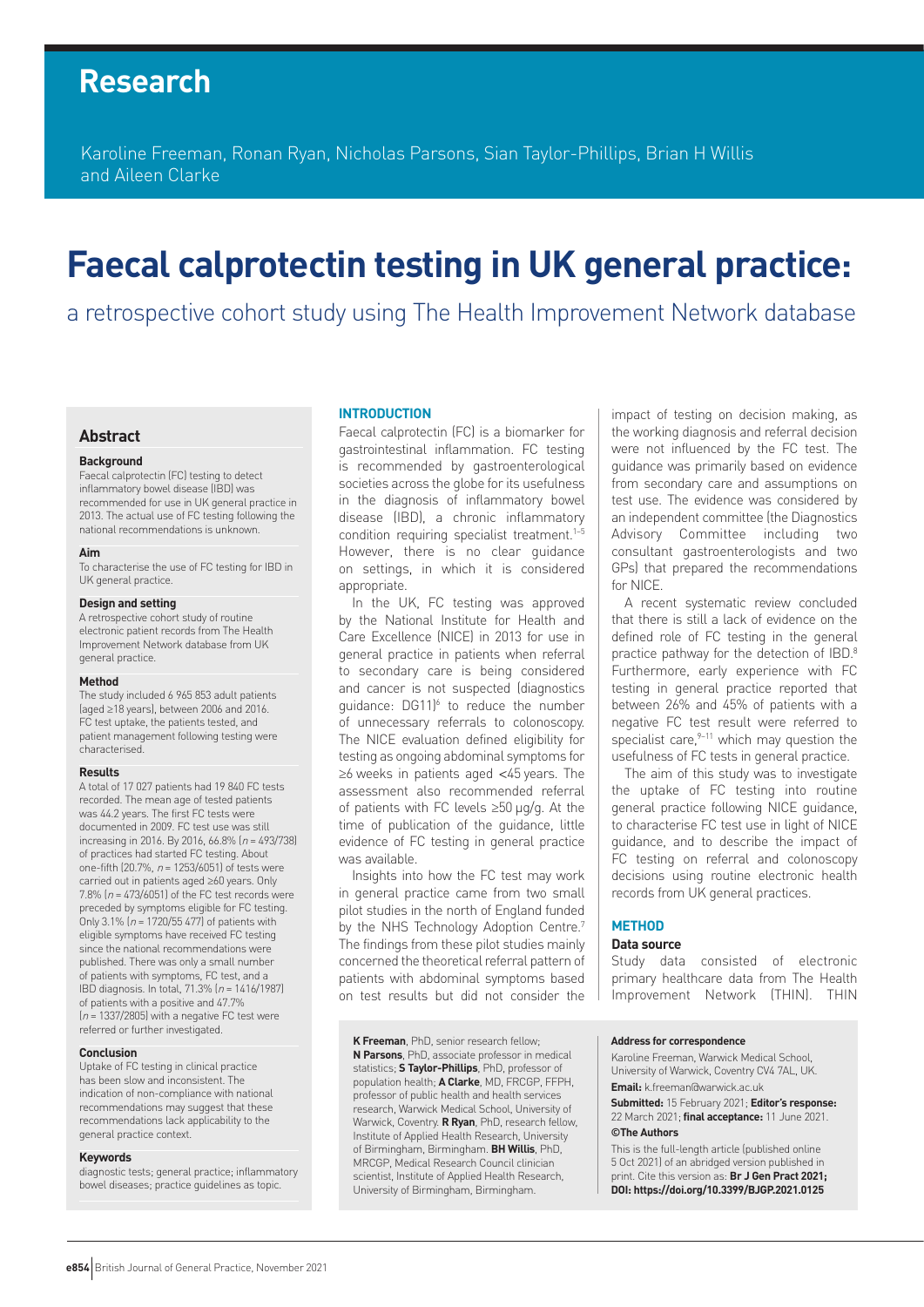## **How this fits in**

Faecal calprotectin (FC) testing to detect inflammatory bowel disease (IBD) was recommended for use in UK general practice in 2013 to reduce referrals of individuals who do not have IBD. The recommendations were based on evidence from secondary care because evidence from general practice on test accuracy, test use, and the impact of testing on patient management was scarce. This study found that 20.7% of FC tests were in patients not considered eligible according to recommendations. In addition, only 3.1% of eligible patients have received FC testing since national recommendations were published, whereas nearly 50% of patients with a negative test result were referred. Current national recommendations may therefore lack applicability to the general practice context and need adjusting.

consists of anonymised, longitudinal individual-level patient data from >670 UK general practices using the Vision practice software. In 2015 a total of >14 million patients had contributed data to THIN, which reflects a coverage of about 6% of the UK population.12 Data were included into the study from general practices from the date that the practice was deemed to be reporting all-cause mortality reliably compared with national statistics and from 1 year after the installation of the electronic medical record system.13 For additional information on the database see Supplementary Appendix S1.

#### **Study design and study population**

A retrospective cohort study was undertaken of patients who were aged ≥18 years during the period 1 January 2006 to 31 December 2016. The study cohort was open with patients entering and exiting at different times. Patients entered the study 1 year after they registered with the general practice or at age 18 years, whichever came later. Patients exited the study at the earliest of the following dates: deregistration with the practice; death; or 1 January 2017.

#### **Identifying IBD diagnosis, eligible symptoms, and investigations**

IBD diagnoses were identified using the first recorded clinical code for IBD or first prescription of IBD-specific medication in the patient record (see Supplementary Table S1 for included drugs and Supplementary Table S2 for complete code lists). The definition of IBD included ulcerative colitis, Crohn's disease, indeterminate colitis, and microscopic colitis to reflect the general practice context before confirmatory testing.

Symptoms of interest were abdominal complaints that would justify FC testing (change in bowel habit, diarrhoea, constipation, bloating, and abdominal pain). NICE eligibility was defined as a relevant recorded abdominal symptom followed by a second recording of a relevant symptom after ≥6 weeks and <3 months. This definition was used to operationalise NICE guidance, which stipulate eligibility for testing as chronic abdominal symptoms lasting ≥6 weeks.<sup>6</sup> Clinical code lists were adapted from those used in previous literature where available.<sup>14</sup>

All coded records of FC tests were considered. Colonoscopies were included if they were recorded within 12 months of the FC test date. Therapeutic investigations and screening colonoscopies were excluded. Endoscopy was only included if the record specified that it was for lower gastrointestinal tract investigations. Referral was defined as referral to any specialty or any record of a discharge letter, out-patient appointment, or admission to hospital within 6 weeks of the index FC test. For counts of referral and colonoscopy, an IBD record was considered referral with colonoscopy positive under the assumption that an IBD diagnosis is not usually made without a confirmatory investigation at a secondary care setting.

#### **Analysis**

FC test uptake and characterisation of patients with a FC test. FC test uptake was determined as the total number of patients who had an FC test per 1000 population including all FC tests recorded between 2006 and 2016. Uptake by practice was determined as a) first-ever FC test per practice for each practice over time; and b) the number of FC tests ordered per 1000 practice population by the number of practices in THIN between 2006 and 2016. FC tests were characterised in terms of the patients' demographics and recorded symptoms within the 1 year before testing.

Relationship between patients with an FC test, IBD, and eligible symptoms. The number of patients with eligible symptoms for testing, with an FC test, with an IBD diagnosis, and with any combination of those three outcomes between 2013 (the publication year of FC guidance) and 2016 have been summarised with the aid of a Venn diagram using the online tool biovenn.15 First-ever recorded events with dates that followed the logical sequence: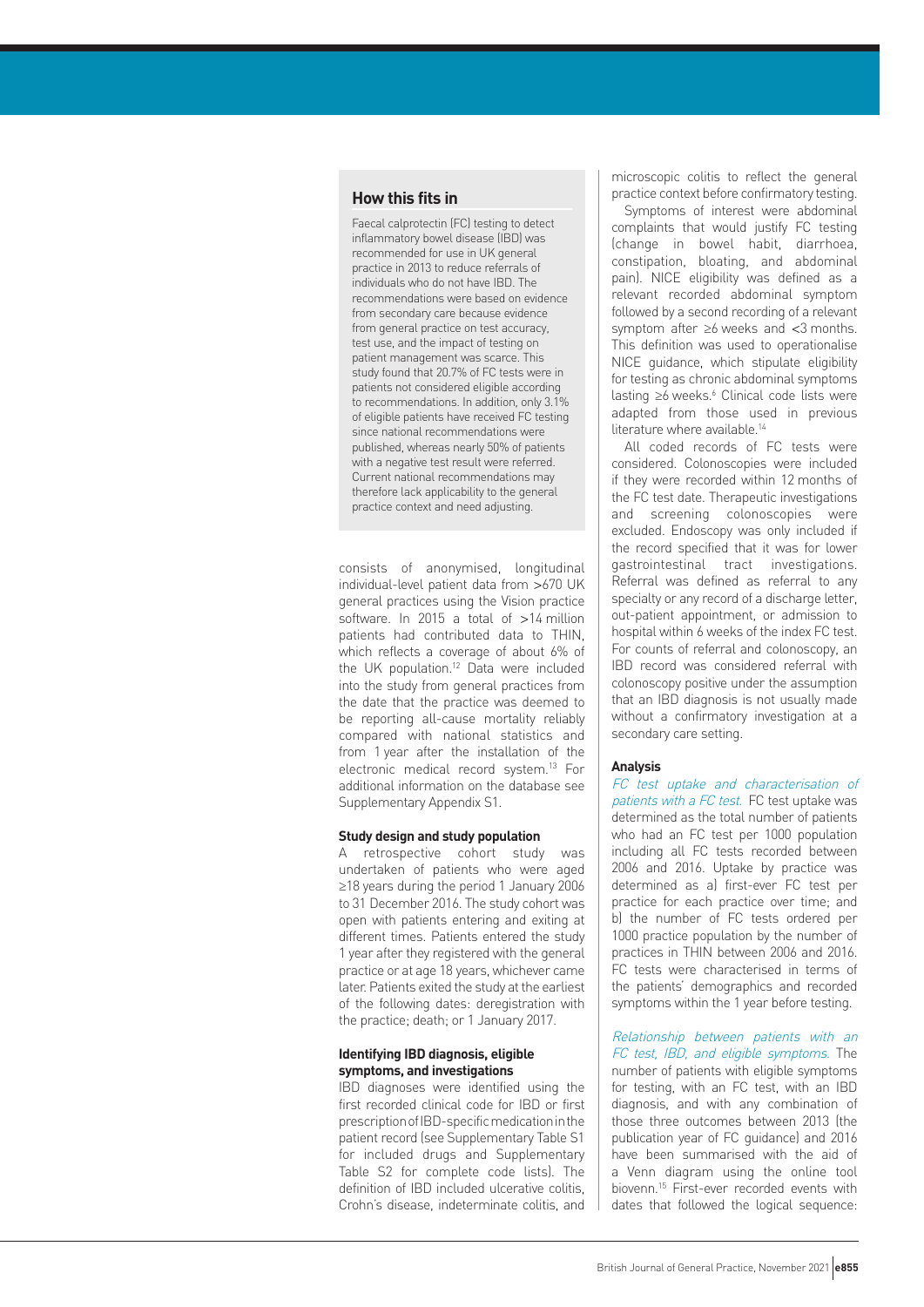

**Figure 1. Patients who had a FC test per 1000 study population by year. FC <sup>=</sup> faecal calprotectin.** 

symptoms preceding FC testing preceding IBD diagnosis, using mutually exclusive categories, were used for this.

IBD prevalence with 95% confidence intervals (CIs) in patients who underwent FC testing was determined for 2013 to 2016 using age cut-offs between 40 and 60 years at the time of testing.

Referral and colonoscopy following FC testing. Proportions of referrals within 6 weeks and colonoscopies within 1 year of testing by FC test outcome (FC cutoff 50 µg/g) were determined. Only firstever recorded FC tests without prior IBD diagnosis between 2009 and 2016 were included. FC tests without numeric results in µg/g were excluded from the analysis. The proportion of IBD diagnoses in patients



who were referred and had colonoscopies were summarised by FC test result. Patients were only included if the complete follow-up time was available after testing so as not to introduce bias against late referrals/colonoscopies in individuals who tested negative compared with those who tested positive.

All analyses were undertaken in R (version 3.6.1) unless otherwise specified. Graphs were drawn using the package 'ggplot2'.16

#### **RESULTS**

#### **FC test uptake**

The study population consisted of 6 965 853 adult patients between 2006 and 2016. Of these, 17 027 patients (mean age 44.2 years) had a total of 19 840 FC tests recorded. There were 1820 patients who had two FC tests and 400 patients who had >2 tests. The number of tests per patient in the study period ranged from 1 to 13. Figure 1 depicts patients who had a FC test per 1000 population over time. The first FC tests were documented in 2009 with a noticeable increase in FC test use in 2013. FC test use was still increasing at the end of the study period.

Uptake by practice revealed that the number of practices recording their first FC test increased steeply between 2009 and 2012, and peaked in 2014 (Figure 2). By 2016, 66.8%  $(n = 493/738)$  of general practices had started using FC testing. The majority of practices used <5 FC tests in a single year throughout the study period (Figure 3). By 2016 the number of tests per practice ranged from 0 to >70.

Supplementary Table S3 provides a summary of the demographics and clinical characteristics of patients who had a FC test from 2009 to 2016. About one-fifth of tests  $(20.7\% , n = 1253/6051)$ were in patients aged ≥60 years. Pain and diarrhoea were the most commonly coded abdominal symptoms within the 1 year before FC testing. In 2016, just over half of the tested patients had any abdominal symptoms recorded before testing. Of note, only 7.8%  $(n = 473/6051)$  of FC test records were preceded by a record of symptoms eligible for FC testing according to the NICE recommendations.6

## **Patients with a FC test, IBD, and eligible symptoms between 2013 and 2016**

Of 6 965 853 adult patients, there were 55 477 who had eligible symptoms for FC testing, 13 877 with an FC test record, and 7640 with an IBD diagnosis between 2013 and 2016. A total of 2974 patients had a

**Figure 2. Number of practices with first-ever recorded FC test between 2006 and 2016. FC <sup>=</sup> faecal calprotectin.**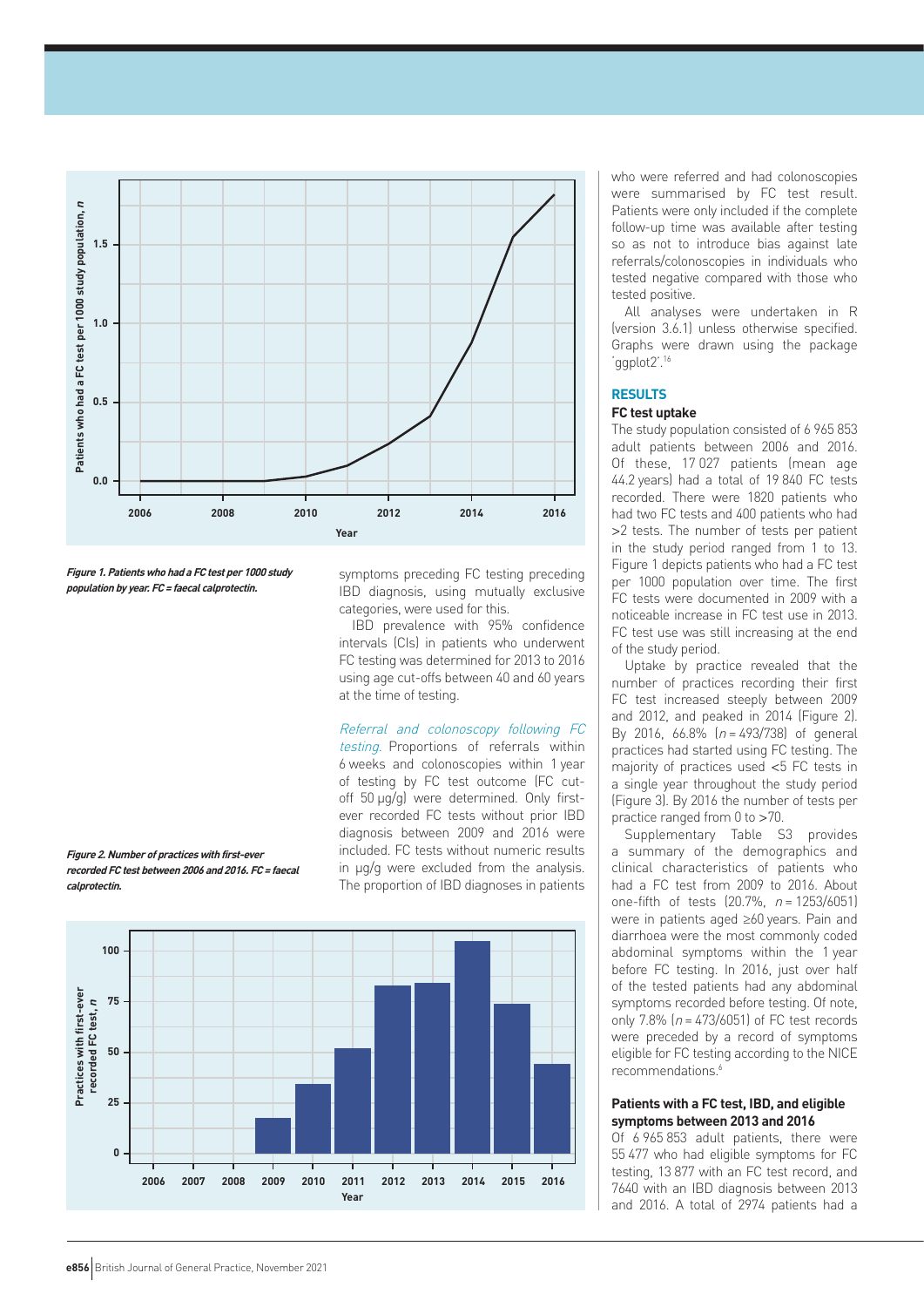

**Figure 3. Number of FC tests by number of practices for 2010, 2012, 2014, and 2016. FC <sup>=</sup> faecal calprotectin.** 

combination of these events leading to a total of 74 020 patients with ≥1 of these events (Figure 4).

The Venn diagram in Figure 5 shows the proportional relationship of the three events in the population between 2013 and 2016. The number of patients with eligible symptoms followed by an FC test and an IBD diagnosis was small  $(n = 79/74 020)$ .

Only 3.1%  $[n = 1720/55 477]$  of patients with eligible symptoms received an FC test. Furthermore, only  $6.5\%$  ( $n = 500/7640$ ) of patients with an IBD diagnosis had a prior FC test. The proportion of FC tests ordered in patients without eligible symptoms and without subsequent IBD diagnosis was much larger. Restricting the analysis to the year 2016 (including a total of 15 151 patients) did not show a change in the pattern (Figure 5).

The IBD prevalence in 13 877 patients who had a FC test was 3.4% (95% CI = 3.1% to 3.7%) (see Supplementary Table S4). Adding age as an eligibility criterion showed that prevalence was similar using age cut-offs from 40 to 60 years, with point estimates slightly decreasing. In patients

who had a FC test,  $27.8\%$   $(n = 130/468)$ of IBD diagnoses were in patients aged ≥50 years.

#### **Referral and colonoscopy following FC testing**

Of 6 965 853 adult patients, 7084 (0.1%) had a first FC test recorded in THIN between 2009 and 2016. Of these, 4792 (67.6%) had at least 12 months follow-up (Figure 4). Figure 6 shows the proportion of IBD diagnoses in patients who were referred and those who received a colonoscopy by FC test result for the 4792 patients who had a FC test. The main finding was that nearly 50% ( $n = 1337/2805$ , 47.7%) of patients with a negative FC test were referred and/or received a colonoscopy in the defined time periods (compared to  $71.3\%$  [ $n = 1416/1987$ ] of patients with a positive FC test), with a small yield of IBD diagnoses.

#### **DISCUSSION**

#### **Summary**

Uptake of FC testing into general practice has been slow. Four years after the publication of the national recommendations on FC,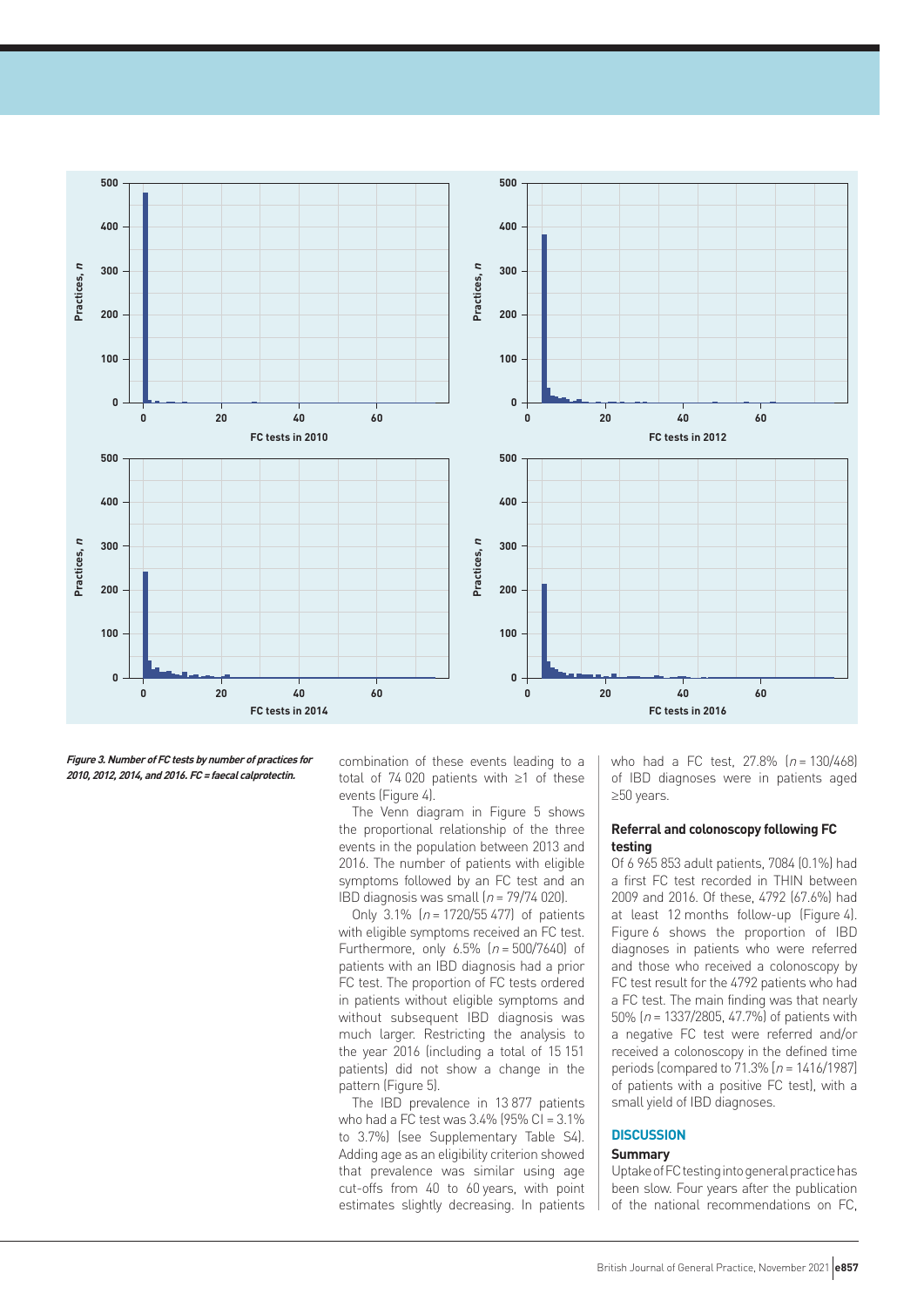

**Figure 4. Overview of inclusion and exclusion of patients for the two analyses. The relationship between symptoms, FC test, and IBD diagnosis (left) and referral and colonoscopy following FC testing (right) are shown. IBD= inflammatory bowel disease. FC= faecal calprotectin.** 

only 66.8% of general practices had started using FC testing and the frequency of testing varied widely across practices. About onefifth (20.7%) of tests were carried out in patients aged ≥60 years in whom testing has not been recommended. Few patients

followed the anticipated NICE pathway (symptoms < FC testing < IBD diagnosis) and GPs appeared not to manage patients as indicated by the FC test results. Nearly 50% of patients with a negative FC test were referred and/or received a colonoscopy.



**Figure 5. Numbers of patients with eligible symptoms for FC testing, a record of FC testing, and/or an IBD diagnosis for 2013–2016 and for 2016 only. IBD= inflammatory bowel disease. FC= faecal calprotectin. NICE <sup>=</sup> National Institute for Health and Care Excellence.**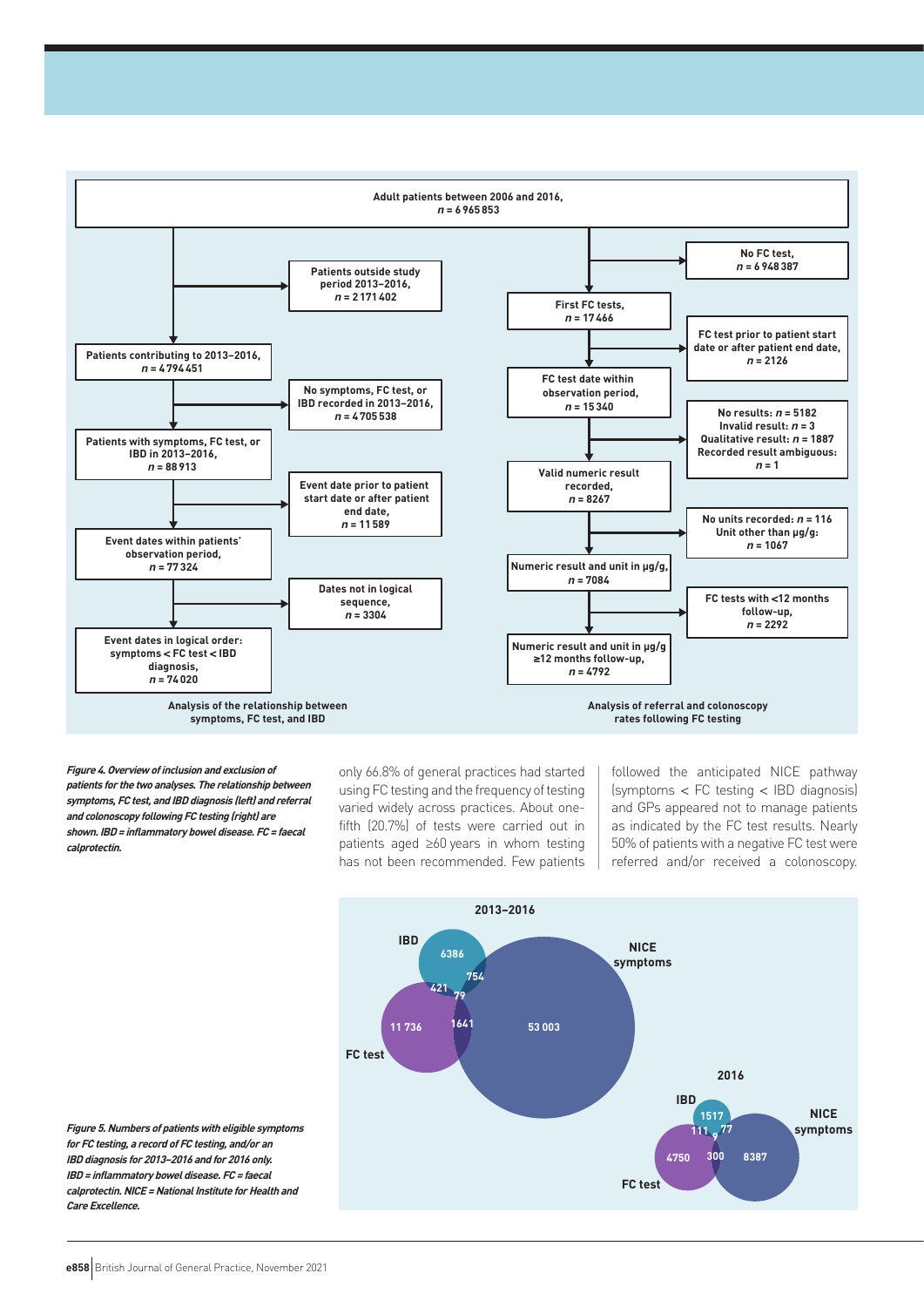

**Figure 6. Proportion of FC tests with referral, colonoscopy, and IBD diagnosis by FC test outcome (FC cut-off 50 µg/g). IBD= inflammatory bowel disease. FC= faecal calprotectin.** 

Study findings indicate non-compliance with NICE guidance, which suggests insufficient information for GPs on who to test and how to act on the test result.

#### **Strengths and limitations**

THIN is a rich source of routine electronic patient records of patients managed in general practice and is particularly useful in the study of real-world problems.<sup>12,17</sup> The study population covered 6% of the UK population meaning that findings are expected to be generalisable to UK general practice.12 The reported prevalence of 3.4% of IBD in patients who had a FC test is broadly in line with published figures from FC test accuracy studies in UK primary care studies,  $9-11,18-20$  and higher than the figures for the adult general practice population  $(1.4\%)$  in 2016 in the same dataset.<sup>21</sup>

Missing data may have affected the current analysis. Secondary care investigations and specialist referrals are

incomplete in general practice records. The extent of potential missed IBD diagnoses and symptoms because of incorrect/missed coding or free-text records in this study is not known. Variables to mitigate against potential missing data were defined.

FC test results were missing in 30% of recorded FC tests. Imputation methods were considered inappropriate because the proportion of missing data was too large, data were unlikely to be missing at random, and data essential for imputation (symptom severity, reason for testing, assay type, and/ or referral to gastroenterology) were not available.

Operationalising the NICE guidance on the eligibility of FC testing was difficult. In this study chronic symptoms were defined as having two instances of a clinical code for any gastrointestinal symptom recorded ≥6 weeks but <3 months apart. This would have missed patients with a free-text note concerning ongoing symptoms. The authors remain cautious in the interpretation of eligibility.

The end date of this study cohort was 31 December 2016. Uptake may have improved, and GPs may have got better at testing the right patients over the past 4 years. However, the authors do not know by how much. The data in this study did not show a change in pattern of FC test use from 2013 to 2016, and the authors are not aware of any major information drive to get GPs to use more FC testing and use it more appropriately.

#### **Comparison with existing literature**

Adoption of new technologies is supported by providing information on the technology's consequences, advantages, and disadvantages rather than just information about the technology itself.22 The NICE guidance insufficiently provides this level of information.

NICE guidance recommends testing to distinguish IBD from irritable bowel syndrome when cancer is not suspected.<sup>6</sup> This narrow population does not reflect the broader spectrum of disease found in general practice. The variation in numbers of FC tests that practices ordered per 1000 patients may suggest that GPs have different thresholds and different reasons for testing.

The NICE evaluation of FC testing recommends FC testing for patients aged <45 years.23 However, 20.7% of tests were carried out in patients aged ≥60 years. Furthermore, 27.8% of IBD diagnoses in patients who had a FC test were in patients aged ≥50 years. This goes in hand with the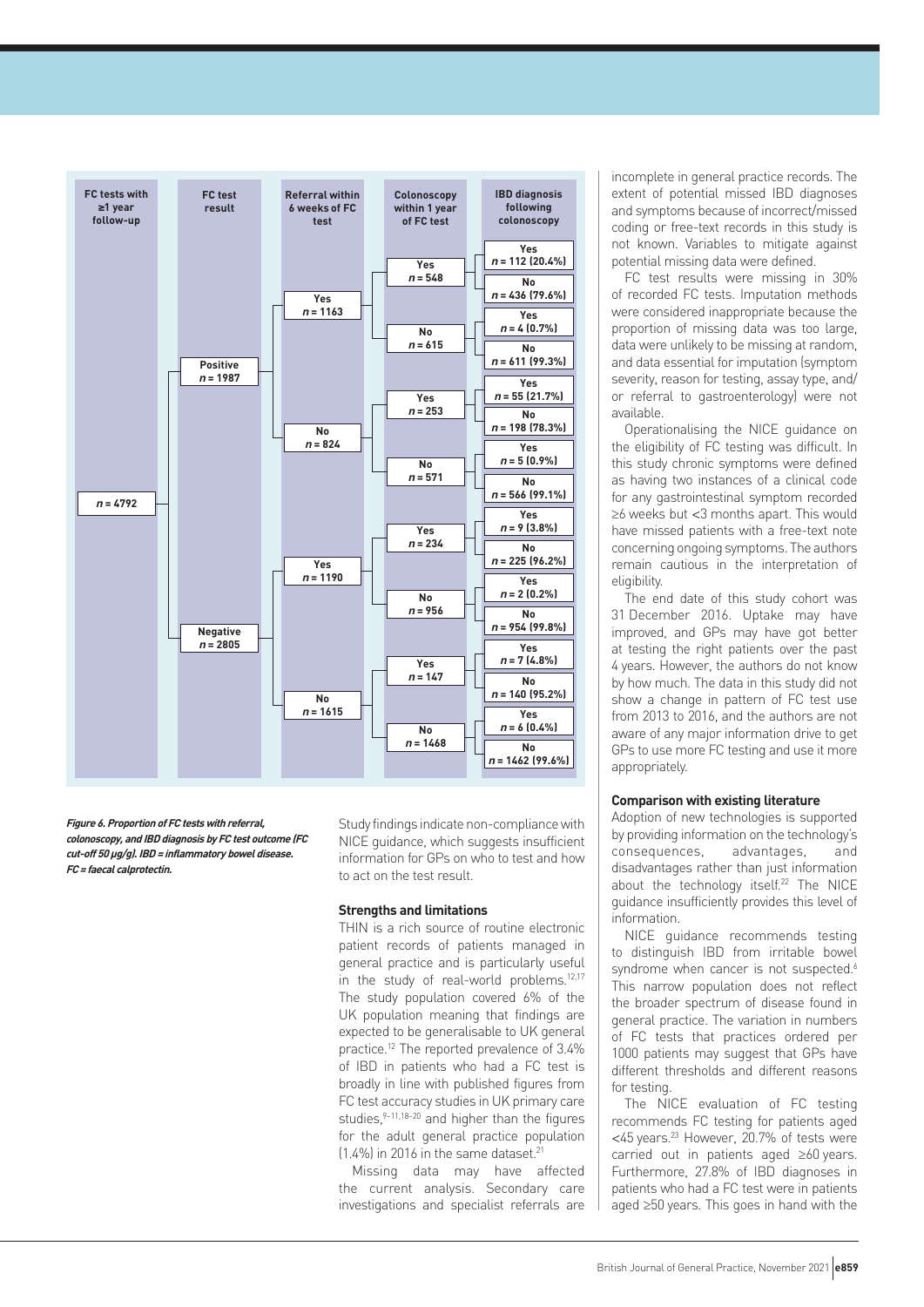## **Funding**

Karoline Freeman, doctoral research fellow, is funded by the National Institute for Health Research (NIHR) for this research project (reference: DRF-2016-09-038). Aileen Clarke is supported by the NIHR Applied Research Collaboration (ARC) West Midlands. This report presents independent research funded by the NIHR. The views expressed in this publication are those of the author(s) and not necessarily those of the NIHR, NHS, or the UK Department of Health and Social Care. The funder had no role in the study design. data collection, data analysis, interpretation, writing of the report, or the decision to submit for publication.

#### **Ethical approval**

Access to The Health Improvement Network (THIN) was through a sublicence granted to the University of Birmingham. THIN has received research ethics committee approval by the NHS South-East Multicentre Ethics Committee for research as a whole. Scientific Review Committees (SRCs) have been established to review THIN study protocols for scientific merit and feasibility. This project was given approval by the SRC (SRC reference: 17THIN089) on 23 October 2017.

#### **Data**

The datasets generated and/or analysed during the current study are not publicly available under the data sharing agreement with the University of Birmingham on behalf of THIN.

#### **Provenance**

Freely submitted; externally peer reviewed.

#### **Competing interests**

The authors declare: Karoline Freeman is funded by the NIHR through a doctoral research fellowship; Aileen Clarke is partly supported by NIHR ARC West Midlands. Sian Taylor-Phillips is funded by the NIHR through a career development fellowship (reference: NIHR-CDF-2016-09-018). Brian H Willis reports grants from the Medical Research Council. Ronan Ryan and Nicholas Parsons have nothing to declare.

#### **Open access**

This article is Open Access: CC BY 4.0 licence (http://creativecommons.org/licences/ by/4.0/).

## **Discuss this article**

Contribute and read comments about this article: **bjgp.org/letters**

second reported peak of Crohn's disease onset in those aged between 50 and 60 years.24 This may support the revised cut-off of 60 years for FC testing suggested for general practice.25 However, the new age cut-off may be in disagreement with the guidance on FC test use when cancer is not suspected and places the responsibility with the GPs to judge whether FC testing is appropriate, which requires fundamental knowledge on what the FC test measures and how to use it.

NICE guidance recommends referral of patients with FC levels ≥50 µg/g. FC testing has a high negative predictive value of 99.6%  $(95\% \text{ CI} = 99.3\% \text{ to } 99.7\%$  at this threshold (and a positive predictive value of 8.1%, 95% CI = 7.1% to 9.2%).26 Nevertheless, the present study showed that nearly 50% of patients with an FC level <50 µg/g were referred into secondary care services. This is in agreement with reported estimates from several primary care studies.<sup>9-11,18,19</sup>

The referral of patients who are FC negative raises concerns over the impact of FC testing on colonoscopy rates as a considerable proportion of patients were further investigated. However, the number of colonoscopies in referred patients with FC negative tests varied greatly among the present study  $(13.6\% , n = 381/2805)$  and three published studies (19%,<sup>11</sup> 46%,<sup>10</sup> and 71%9 ). This suggests that the number of potentially unnecessary colonoscopies may be at least as dependent on secondary care decision making as on the availability of FC testing in general practice, and that FC testing in primary care does not directly influence the decisions by specialists over whether to investigate referred patients.

This present study cannot explain the reasons for referring patients with low FC levels in whom IBD is unlikely. It suggests that GPs have a lack of trust in a FC test result or have other reasons for referral, which FC testing may not be able to address.

#### **Implications for practice**

The NICE guidance on FC testing may not be sufficiently informative and appropriate to promote uptake or consistent use of FC testing. This may be because, first, guidelines describe the test pathway for IBD rather than for abdominal pain using a diagnostic rather than a symptom-based approach. Second, guidelines are not sufficiently prescriptive to support a nonreferral. Third, the evidence underlying the NICE guidance is not based on the setting in which the test is used. Therefore, the guidance is unable to provide the evidence that reducing the number of referrals to colonoscopy can be done at the same quality and safety of care. This may have led to noncompliance with NICE recommendations. The resulting lack in the expected reduction in colonoscopies may question the costeffectiveness of FC testing as it is currently used in general practice.

NICE guidance may need revising and updating to make guidance applicable to general practice, and to provide more information for GPs on test use and test interpretation. NICE may need to change its approach in formulating guidance for testing in general practice. An understanding about how a test is used and interpreted in general practice is needed to formulate applicable guidance.